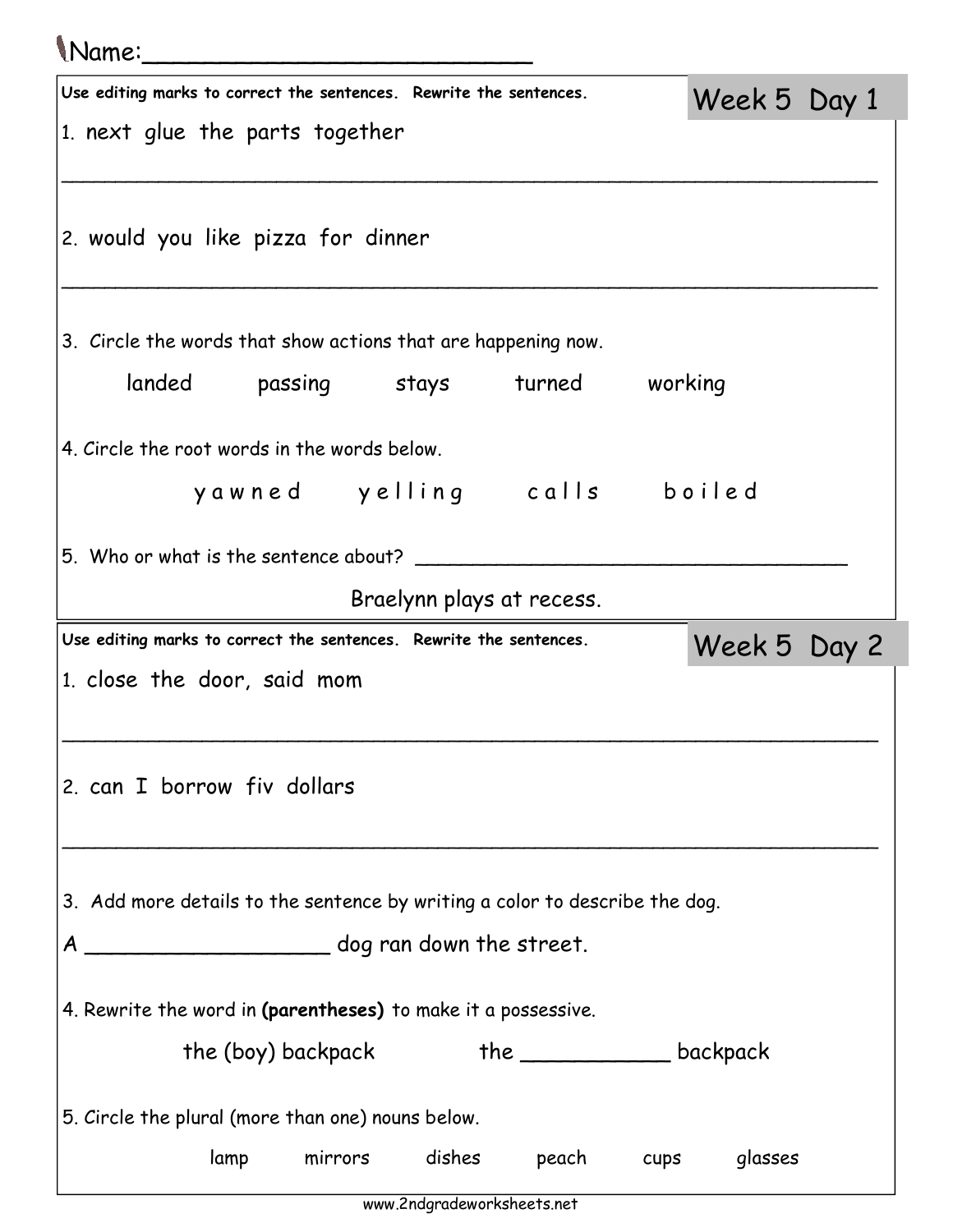## Name:\_\_\_\_\_\_\_\_\_\_\_\_\_\_\_\_\_\_\_\_\_\_\_\_\_ Use editing marks to correct the sentences. Rewrite the sentences. 1. do we have homework? asked Landon \_\_\_\_\_\_\_\_\_\_\_\_\_\_\_\_\_\_\_\_\_\_\_\_\_\_\_\_\_\_\_\_\_\_\_\_\_\_\_\_\_\_\_\_\_\_\_\_\_\_\_\_\_\_\_\_\_\_\_\_\_\_\_\_\_\_\_\_\_\_\_\_\_\_\_\_ 2. we went for a hik in the woods \_\_\_\_\_\_\_\_\_\_\_\_\_\_\_\_\_\_\_\_\_\_\_\_\_\_\_\_\_\_\_\_\_\_\_\_\_\_\_\_\_\_\_\_\_\_\_\_\_\_\_\_\_\_\_\_\_\_\_\_\_\_\_\_\_\_\_\_\_\_\_\_\_\_\_\_ 3. Combine the sentences below to make one sentence. Write the new sentence. Mom went to the store. Dad went to the store  $\overline{\phantom{a}}$ 4. Circle the root words in the words below. alerted burning claps cheated 5. Write the plural form of bench. \_\_\_\_\_\_\_\_\_\_\_\_\_\_\_\_\_\_\_\_\_\_\_\_\_\_\_\_\_\_\_\_\_\_\_\_\_ Week 5 Day 3 Use editing marks to correct the sentences. Rewrite the sentences. 1. i wish we could go outside, said Josie. \_\_\_\_\_\_\_\_\_\_\_\_\_\_\_\_\_\_\_\_\_\_\_\_\_\_\_\_\_\_\_\_\_\_\_\_\_\_\_\_\_\_\_\_\_\_\_\_\_\_\_\_\_\_\_\_\_\_\_\_\_\_\_\_\_\_\_\_\_\_\_\_\_\_\_\_ 2. is that Mollie coat on the chair \_\_\_\_\_\_\_\_\_\_\_\_\_\_\_\_\_\_\_\_\_\_\_\_\_\_\_\_\_\_\_\_\_\_\_\_\_\_\_\_\_\_\_\_\_\_\_\_\_\_\_\_\_\_\_\_\_\_\_\_\_\_\_\_\_\_\_\_\_\_\_\_\_\_\_\_ 3. Circle the correct way to write the greeting to a letter. Dear Ava dear Ava, Dear Ava, 4. Divide the words into syllables with a  $\ell$ . Circle the closed syllable. student depend begin apron 5. Add more details to the sentence by writing a size to describe the spider. A spider crawled across the floor. Week 5 Day 4